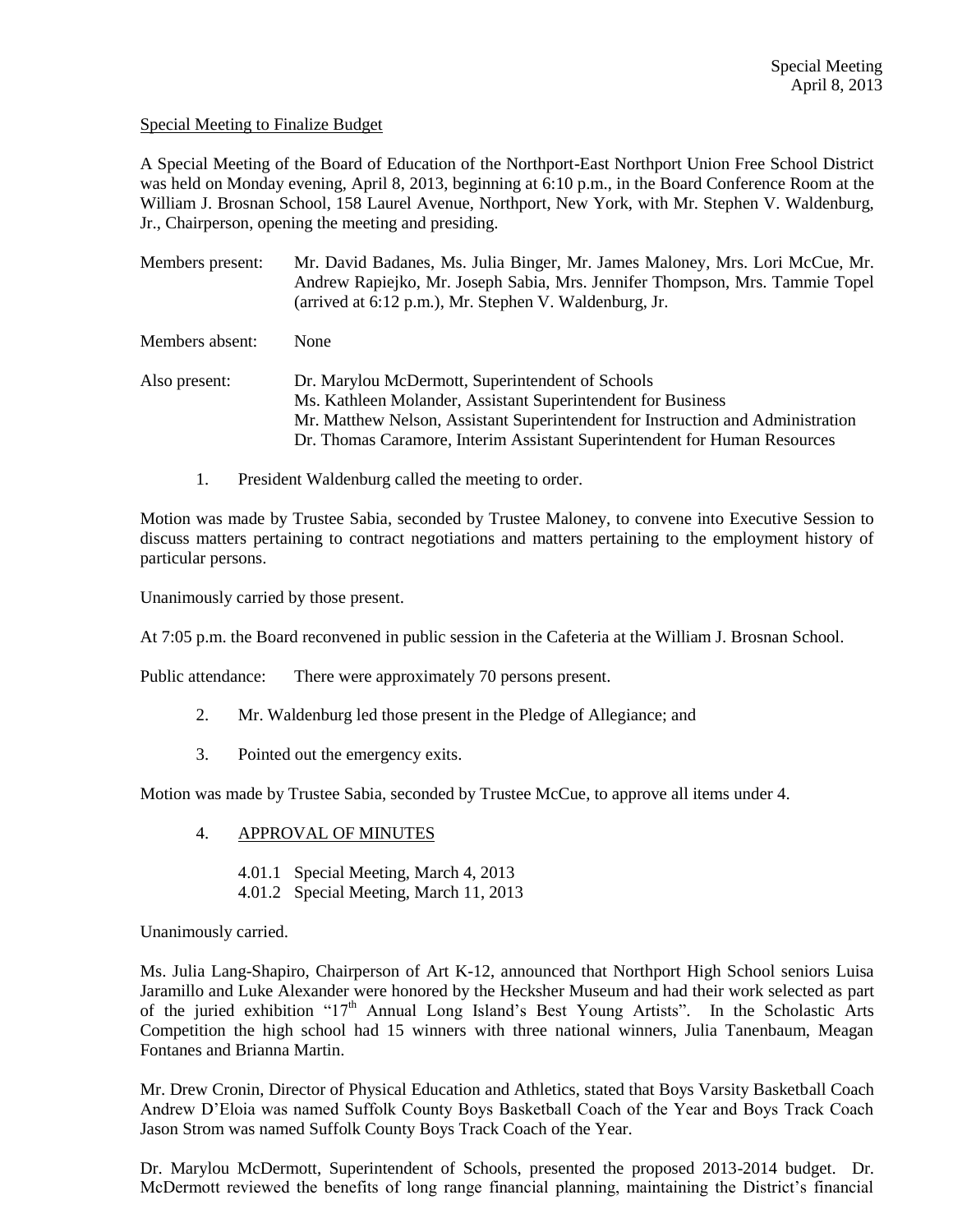stability, Moody's affirmed Aa2 rating strengths, fiscal challenges facing the District, the District's fiscal stress monitoring, external auditor's evaluation, the continued efforts to reduce costs, and benefit to program and facilities. Dr. McDermott stated that the budget includes all academic programs provided in the previous year (with the exception of AIS Elementary Summer School and IB Student Registration Fees), all extracurricular activities including interscholastic athletics, intramurals and clubs, compliance with all State mandates (including Academic Intervention Services, RtI, Race to the Top, etc.), security upgrades across the District, and capital improvements in all buildings.

The preliminary 2013-2014 budget as of April 8, 2013 is \$156,516,783 resulting in a budget-to-budget increase of 1.67%, projected tax levy of 2.02% (allowable levy limit 3.43%), and estimated tax rate 2.23%. Dr. McDermott reviewed the Projected Revenue 2013-2014, use of restricted reserves, and the impact on the 2013-2014 budget if the District had no restricted reserves. Dr. McDermott reviewed the 2012-2013 to 2013-2014 budget comparison, fund balance, impact of reducing the unassigned fund balance, the unknowns for the 2013-2014 budget, capital projects, and elementary class size.

There was a brief discussion regarding elementary class size. Dr. McDermott stated that the District is comfortable at the moment with the compositions of the classes and that it will be continually monitored.

In response to a question, Ms. Kathleen Molander, Assistant Superintendent for Business, stated that pension smoothing is part of the Governor's proposed budget but the TRS board has not met to approve it.

Trustee Sabia stated that the District actually is under spending each year and he believes the taxpayers are being pre-taxed. Mr. Sabia stated that the District has to tighten its belt.

# 5. COMMUNICATIONS REGARDING THE 2013-2014 PROPOSED BUDGET – BOARD MOTION TO CONVENE INTO COMMITTEE-OF-THE-WHOLE TO INFORMALLY DISCUSS PROPOSED BUDGET

5.01 Communications received regarding the proposed 2013-2014 budget:

5.01.1 E-mail from Concerned Parents of Bellerose Elementary School, received

April 2, 2013

Mrs. Danielle McQuade addressed the Board and stated that they are concerned about the class sizes at Bellerose Avenue Elementary School and asked the Board to reconsider the numbers. Mrs. McQuade stated that third grade is a crucial year for State testing and that the benefits of smaller class sizes are well known to improve student learning.

President Waldenburg read e-mails addressed to the Board that were not received in time to be placed on the agenda. Ms. Janet Weber requested that the Board not dig too deeply into the reserves. Ms. Linda Gillin stated that she would like to see the budget within the allowable tax cap. Mr. Joseph Schuvart requested that no changes be made to the Gifted and Talented Program.

Motion was made by Trustee McCue, seconded by Trustee Sabia, to revise the agenda to include public participation regarding the proposed 2013-2014 budget, limited to three minutes per person.

Unanimously carried

Name Comment

Armand D'Accordo Asked when the reserve balance and surplus got to the point when it is Parent enough. Mr. D'Accordo stated that when the Board takes the surplus and decides where to spend it they are taking away the power of the vote and it is the public's decision to put money into the capital reserve and the public is supposed to vote on it.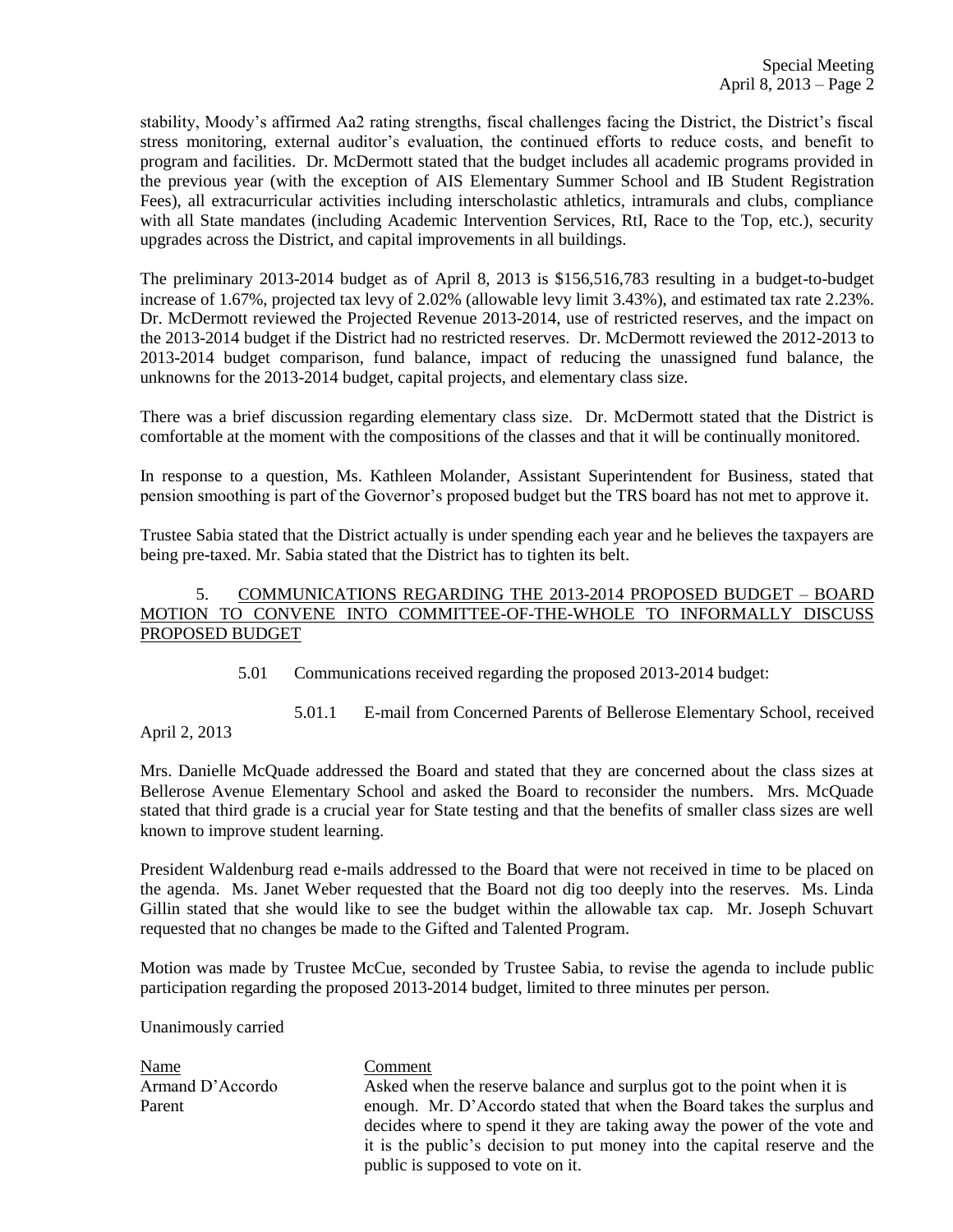Donna Zinzi Stated that the Project Success program has helped her son and many Parent students in the district and asked the Board to consider putting the Project Success program back the way it was. Mrs. Zinzi stated that the extra support from the program has benefitted many students.

Ms. Irene McLaughlin, Northport High School Principal, stated that the Project Success program has changed over time and asked Mrs. Zinzi to set up an appointment with herself and Ms. Christina Pulaski, Director of Special Education

Kelly Clark Inquired about the impact on special areas with the anticipated loss of Parent elementary teaching positions and asked if the parents could be informed on what teacher changes can be expected at the elementary level.

Dr. Thomas Caramore, Interim Assistant Superintendent for Human Resources, stated that it will impact one art teacher at the elementary level across the six elementary schools, one music teacher and two physical education teachers.

5.02 Motion to convene into Committee-of-the-Whole to informally discuss the proposed 2013-2014 budget and resolutions.

At 8:25 p.m., motion was made by Trustee Badanes, seconded by Trustee Sabia, to convene into Committee-of-the-Whole.

Unanimously carried.

At 10:30 p.m., motion was made by Trustee Maloney, seconded by Trustee McCue, to extend the meeting.

Unanimously carried.

At 11:30 p.m., the President called for a five minute recess.

## 6. MOTION TO CONVENE INTO SPECIAL MEETING

At 12:35 a.m., motion was made by Trustee Rapiejko, seconded by Trustee Maloney to come out of Committee-of-the-Whole.

Vote on Trustee Rapiejko's motion was as follows:

- YES: Mr. Badanes, Ms. Binger, Mr. Maloney, Mrs. McCue, Mr. Rapiejko, Mr. Sabia, Mrs. Topel, Mr. Waldenburg
- NO: Mrs. Thompson

Motion passed.

Motion was made by Trustee Maloney, seconded by Trustee Sabia to approve the following resolution:

"WHEREAS, the Board of Education of the Northport-East Northport Union Free School District, desires to embark upon the following capital improvement projects: District-wide concrete replacement including sidewalks, curbing and retaining walls; re-point brickwork at Ocean Avenue Elementary School; upgrade the electrical service at Ocean Avenue Elementary School; replace the kitchen ceiling at Northport Middle School; replace lockers and ceilings in the boys and girls locker rooms at East Northport Middle School; replace L-wing corridor windows at Northport High School; replace auditorium sound system and lighting at Northport High School, replace auditorium sound system at East Northport Middle School; replace auditorium sound system at Northport Middle School;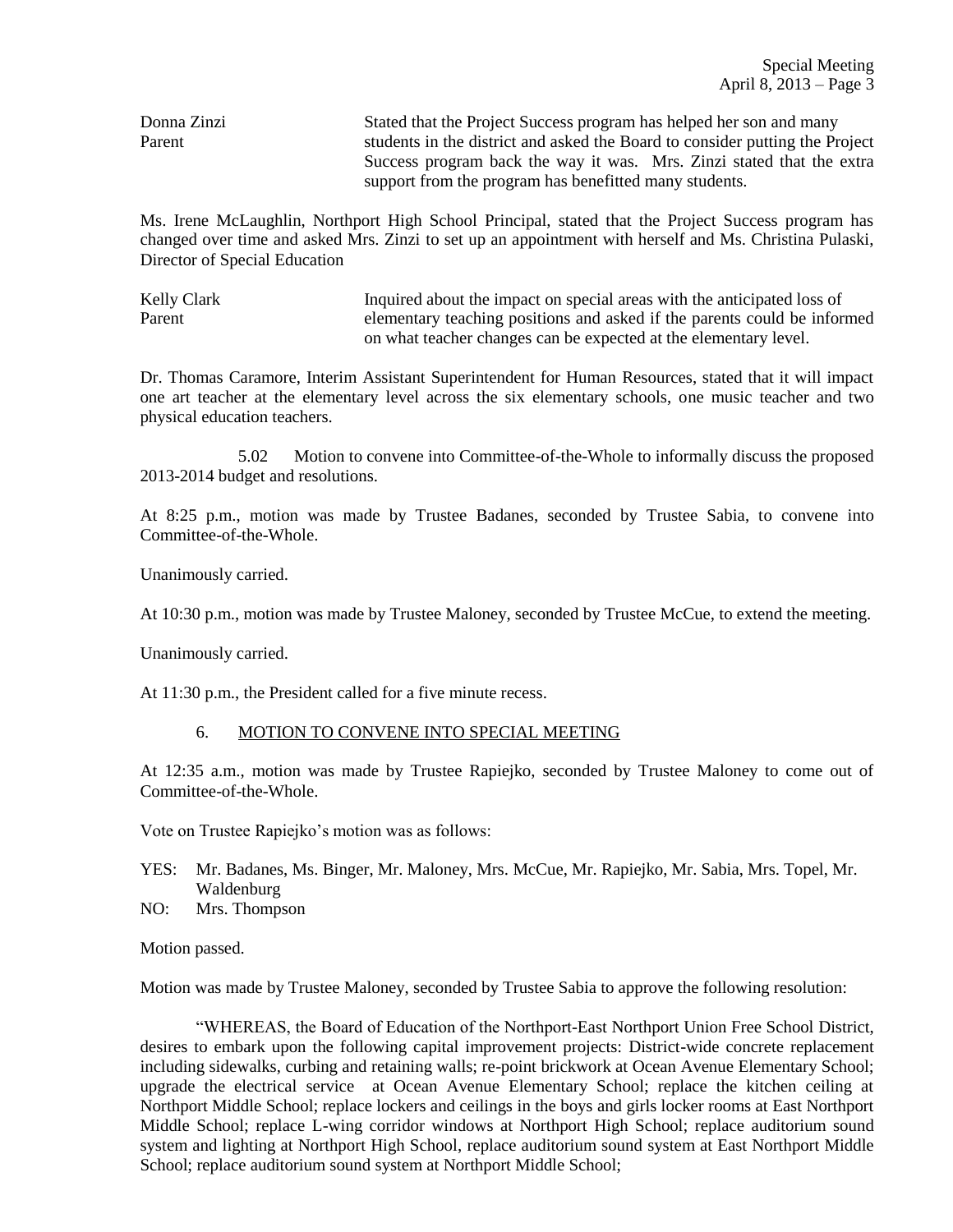WHEREAS, said capital improvement projects are subject to classification under the State Environmental Review ACT (SEQRA); and

WHEREAS, the SEQR Regulations declare Type II actions to be actions that have no significant impact on the environment and require no further review under SEQR; and

WHEREAS, the Board of Education has examined all information related to the capital improvement projects, and has determined that the above-described capital improvement projects are classified as Type II actions pursuant to section  $617.5$  (c)(1) and (c)(2) of the SEQR Regulations;

NOW, THEREFORE, BE IT RESOLVED that the Board of Education hereby declares itself lead agency in connection with the requirements of the State Environmental Quality Review Act (SEQRA); and

BE IT FURTHER RESOLVED that the Board of Education hereby declares the above-referenced projects to be Type II actions which require no further review under SEQR.

BE IT FURTHER RESOLVED that the Board of Education has forwarded an official copy of this resolution to the New York State Education Department together with a copy of the correspondence from the New York State Office of Parks, Recreation and History Preservation and has received clearance from the Department."

Unanimously carried.

## 7. FINALIZATION OF PROPOSITIONS

7.01 Motion to Finalize the Propositions that will be submitted to the Voters on May 21,

2013

Motion was made by Trustee McCue, seconded by Trustee Rapiejko to approve the following resolution:

"BE IT RESOLVED, that the following proposition shall be submitted to the voters at May 21, 2013 Annual Vote as 'Proposition No. 1':

RESOLVED, that the Annual School District Budget for the 2013-2014 School Year in the amount of \$156,596,051 and the necessary taxes therefore be approved"

Vote on Trustee McCue's motion was as follows:

YES: Mr. Badanes, Ms. Binger, Mr. Maloney, Mrs. McCue, Mr. Rapiejko, Mrs. Thompson, Mrs. Topel, Mr. Waldenburg

NO: Mr. Sabia

Motion passed.

Motion was made by Trustee Maloney, seconded by Trustee Sabia, to approve the following resolution:

"BE IT RESOLVED, that the Board of Education hereby authorizes the following proposition to be submitted to the voters of the Northport-East Northport Union Free School District on May 21, 2013 as 'Proposition No. 2':

SHALL the Board of Education be authorized to expend (1) a sum not to exceed \$497,987 from the Capital Reserve Fund established on May 6, 1987 and extended on May 20, 1997 for the purpose of completing the following capital improvements: (a) District-wide concrete replacement including sidewalks, curbing and retaining walls; (b) re-point brickwork at Ocean Avenue Elementary School; (c)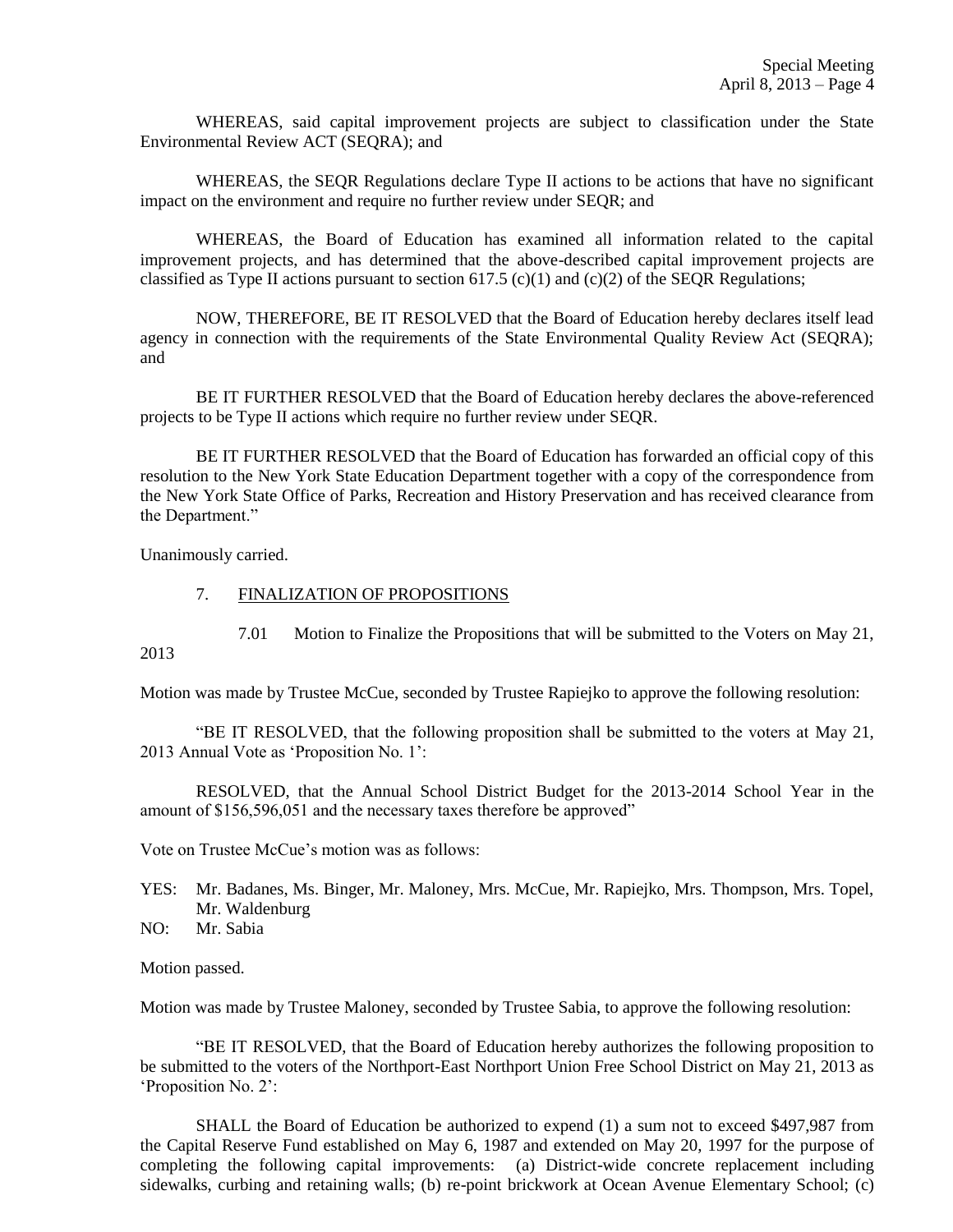upgrade of the electrical service at Ocean Avenue Elementary School; (d) replace the kitchen ceiling at Northport Middle School; and (e) replace L-wing corridor windows at Northport High School and (2) a sum not to exceed \$607,103 from the Capital Reserve Fund established on May 20, 2008 for the purpose of completing the following capital improvements: (a) District-wide concrete replacement including sidewalks, curbing and retaining walls; (b) re-point brickwork at Ocean Avenue Elementary School; (c) upgrade of the electrical service at Ocean Avenue Elementary School; (d) replace the kitchen ceiling at Northport Middle School; and (e) replace L-wing corridor windows at Northport High School and incidental costs associated therewith."

Unanimously carried.

Motion was made by Trustee Thompson, seconded by Trustee Sabia, to approve all items under 8., including Supplemental 8.01.1 (Schedule A #42-43) and Supplemental 8.01.2 (Schedule B #8), and excluding severed items 8.01.1 #4 and #5.

#### 8. SUPERINTENDENT'S REPORT, GENERAL – FOR BOARD ACTION

8.01 Personnel Schedules, each dated April 8, 2013, and each attached and made part of the official minutes:

8.01.1 Schedule A – Certified Staff (including Supplemental #42-43 and excluding severed items #4 and #5)

- 8.01.2 Schedule B Non-Instructional Staff (including Supplemental #8)
- 8.01.3 Schedule C Salary Transfers
- 8.01.4 Schedule D Extra Pay
- 8.01.5 Schedule J Committee on Special Education
- 8.01.6 Schedule L PDC UTN

President Waldenburg welcomed new Assistant Superintendent for Human Resources Rosemarie Coletti to the District, and announced the retirement of Beatrice Maltby after 24 years and 10 months of service to the District.

8.02 Receiving for a first reading the following textbooks:

| 8.02.1 | IB HOTA 12<br>History for the IB Diploma – The Cold War                |
|--------|------------------------------------------------------------------------|
|        | Allan Todd Cambridge University Press<br>Grade 12                      |
| 8.02.2 | History for the IB Diploma – Authoritarian and Single-Party States     |
|        | Todd and Waller Cambridge University Press IB HOTA 12                  |
| 8.02.3 | <u> History for the IB Diploma – The Arab-Israeli Conflict 1945-79</u> |
|        | Jean Bottaro Cambridge University Press IB HOTA 12                     |

Vote on Trustee Thompson's motion to approve all items under 8., including Supplemental 8.01.1 (Schedule A  $#42-43$ ) and Supplemental 8.01.2 (Schedule B  $#8$ ), and excluding severed items 8.01.1  $#4$ and #5 was unanimously carried.

Motion was made by Trustee Thompson, seconded by Trustee Topel to table item 8.01.1 #4 and #5 until April 23, 2013.

Unanimously carried.

Motion was made by Trustee Maloney, seconded by Trustee Thompson, to approve all items under 9., including Supplemental 9.25 (Resolution) and 9.26 (Resolution), and excluding withdrawn item 9.01.

9. SUPERINTENDENT'S REPORT, FINANCIAL – FOR BOARD ACTION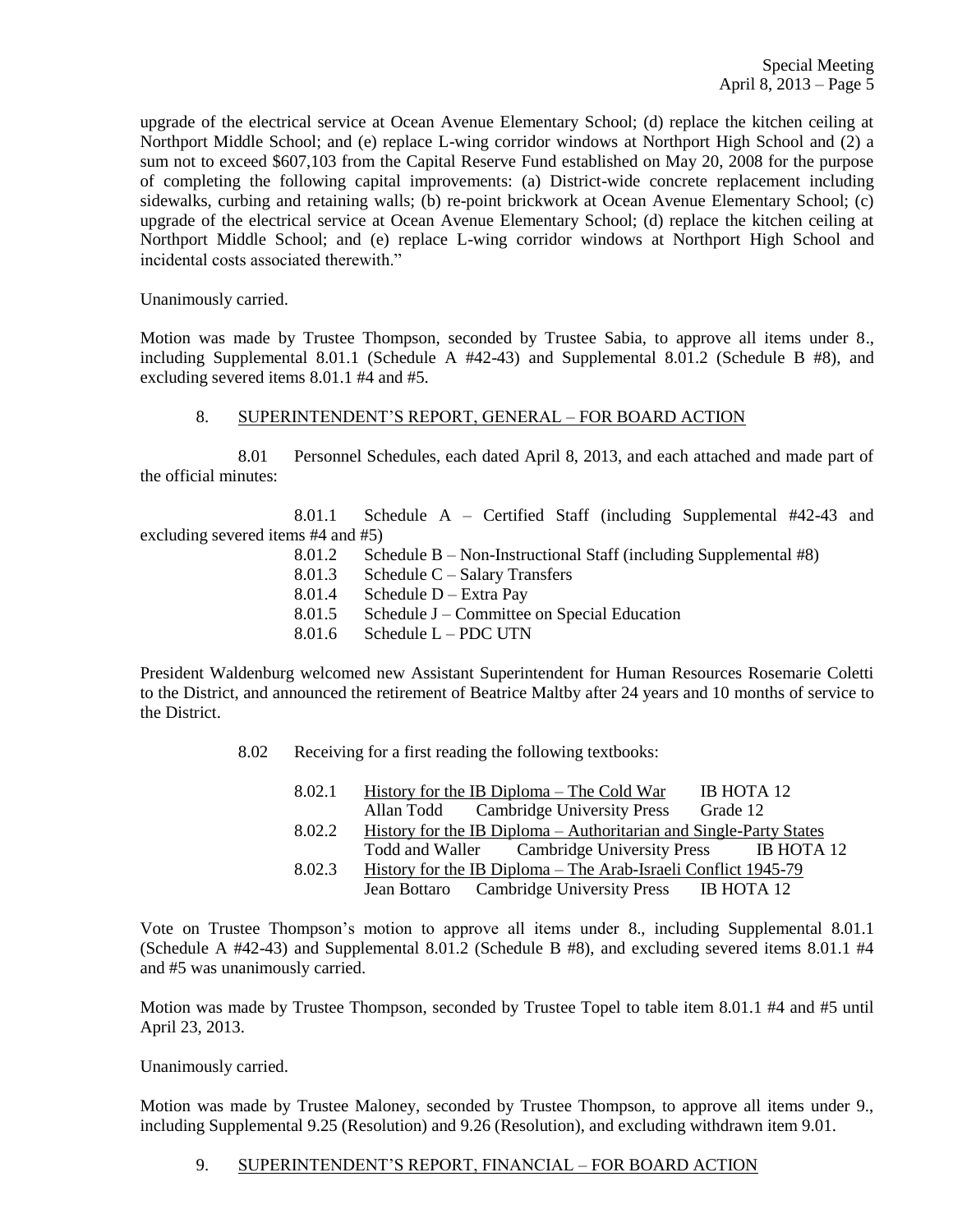9.01 Withdrawn

9.02 Receiving the following donations to the District:

9.02.1 \$200.00 from Perry W. Hasson to the Geraldine Wolf Welch Memorial Scholarship 9.02.2 \$200.00 from Northport High School Student Activities Fund to the

David A. Trachtenberg Memorial Scholarship 9.02.3 \$25.00 from Daniel and Susan Torpey to the David A. Trachtenberg

Memorial Scholarship 9.02.4 \$50.00 from Gertrude and Vincent Brewer to the Geraldine Wolf Welch Memorial Scholarship

9.02.5 \$500.00 from David Quigley to the Laurene G. Quigley Memorial Scholarship

9.02.6 Supplies from "Positive Promotions", donated by Maureen Ciaci, including anti-bullying bracelets, school bus safety shirts, pencil cases, pencils, stickers, tote bags, notebooks and other school supplies to the Transportation Department for appropriate distribution, value estimated by the donor to be approximately \$900.00

9.03 Approving a Supplementary Education Services Agreement between the Northport-East Northport Union Free School District and Hope for Youth, Inc. (Spec. Ed.)

9.04 Approving a Supplementary Education Services Agreement between the Northport-East Northport Union Free School District and One Life One Chance (NHS)

9.05 Approving a Supplementary Education Services Agreement between the Northport-East Northport Union Free School District and Islip Tutoring Services, Inc. (Student Support Services)

9.06 Approving a Reservation and Contract for Services between the Northport-East Northport Union Free School District and Sweetbriar Nature Center (OAS)

9.07 Approving a Rider to Agreement between the Board of Education of the Northport-East Northport Union Free School District and the John W. Engeman Theater (OAS)

9.08 Authorizing the Board President to sign contracts with the following school districts to provide health services for Northport-East Northport students attending schools in that district during the 2012-2013 school year:

9.08.1 Hicksville Union Free School District, one (1) student attending Holy Trinity School @ \$569.84, totaling \$569.84

9.08.2 Smithtown Central School District, three (3) students attending Harbor Country Day School and seventeen (17) students attending Smithtown Christian School @ \$865.84, totaling \$17,316.80

9.08.3 Westbury Union Free School District, one (1) student attending Holy Child Academy @ \$826.07, totaling \$826.07

9.09 Declaring the attached selected software materials as surplus and approve disposal in accordance with Board policy.

9.10 Approving Treasurer's Report and Monthly Summary of Receipts and Disbursements:

9.10.1 Treasurer's Report for the period January 1, 2013 through January 31,

9.10.2 Monthly Summary of Receipts and Disbursements for January 2013

2013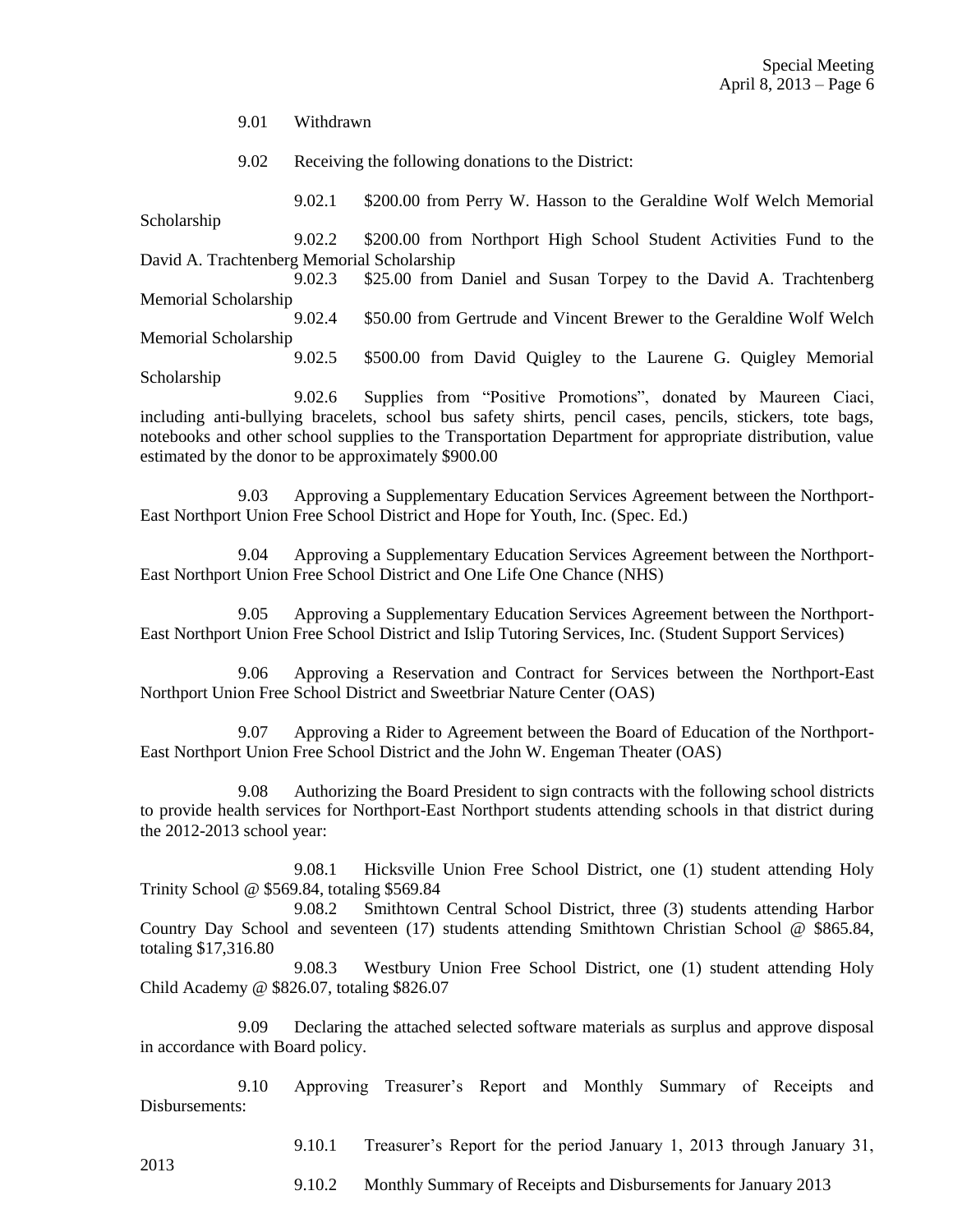9.11 Approving Schedule of Investments as of January 31, 2013

9.12 Approving Collateral Schedule for January 2013

9.13 Approving Bank Reconciliation Report for the Month Ended January 31, 2013

9.14 Approving the General Fund Projected Cash Flow Statement for the year ending 2012-2013, Actual Data July 1, 2012 – January 31, 2013, Estimated Data February 1, 2013 – June 30, 2013

9.15 Approving transfer of general fund appropriations in the 2012-2013 budget

9.16 Approving Monthly Revenue and Budget Status Report – School Lunch Fund for the month ending January 31, 2013

9.17 Approving Monthly Revenue and Budget Status Report – Special Aid Fund for the month ending January 31, 2013

9.18 Approving Monthly Revenue and Budget Status Report – General Fund for the month ending January 31, 2013

9.19 Approving Monthly Revenue and Budget Status Report – Capital Fund for the month ending January 31, 2013

9.20 Approving School Lunch Profit and Loss Statement, January 2013

9.21 Approving the Claims Auditor's Report for Warrants and Schedule of Claims for payments dated:

January 2013 (Wire Transfer Report), January 11, 2013 (Payroll Trust & Agency Warrant), January 15, 2013 (Accounts Payable Warrant), January 25, 2013 (Payroll Trust & Agency Warrant), January 31, 2013 (Accounts Payable Warrant), January 2013 (Claims Audit Report)

9.22 Approving Claims Auditor's Report – Payroll Audit for the Payroll Distribution/Audit dated January 11, 2013 (Ocean Avenue School)

9.23 Approving the following resolution:

"BE IT RESOLVED, that the Board of Education hereby gratefully accepts a donation of \$4,797 from Northport-East Northport residents whose names are more fully set forth in the attached document, for the purpose of the Northport High School Chorus/Orchestra Music in the Parks field trip and to increase the 2012-2013 budget code A2110.4010.00.2100 by \$4,797 for this purpose.

BE IT RESOLVED, that the Board of Education hereby approves an increase in the revenue code A2705 of the 2012-2013 budget by \$4,797 with the understanding that this increase in revenue is the result of donations from Northport-East Northport residents"

9.24 Approving the following resolution:

"BE IT RESOLVED, that the Board of Education hereby approves an increase of \$2,800 in the appropriation A2110.1500.00.0802 (Inst Sal – DW After School Language Program), an increase of \$1,440 in the appropriation A2110.1630.00.0802 (Tchr Aide Sal – DW After School Language Program) and an increase of \$526 in the appropriation A2110.5030.00.0802 (Supplies – DW After School Language Program) for a total increase of \$4,776 of the 2012-2013 budget with the understanding that this increase